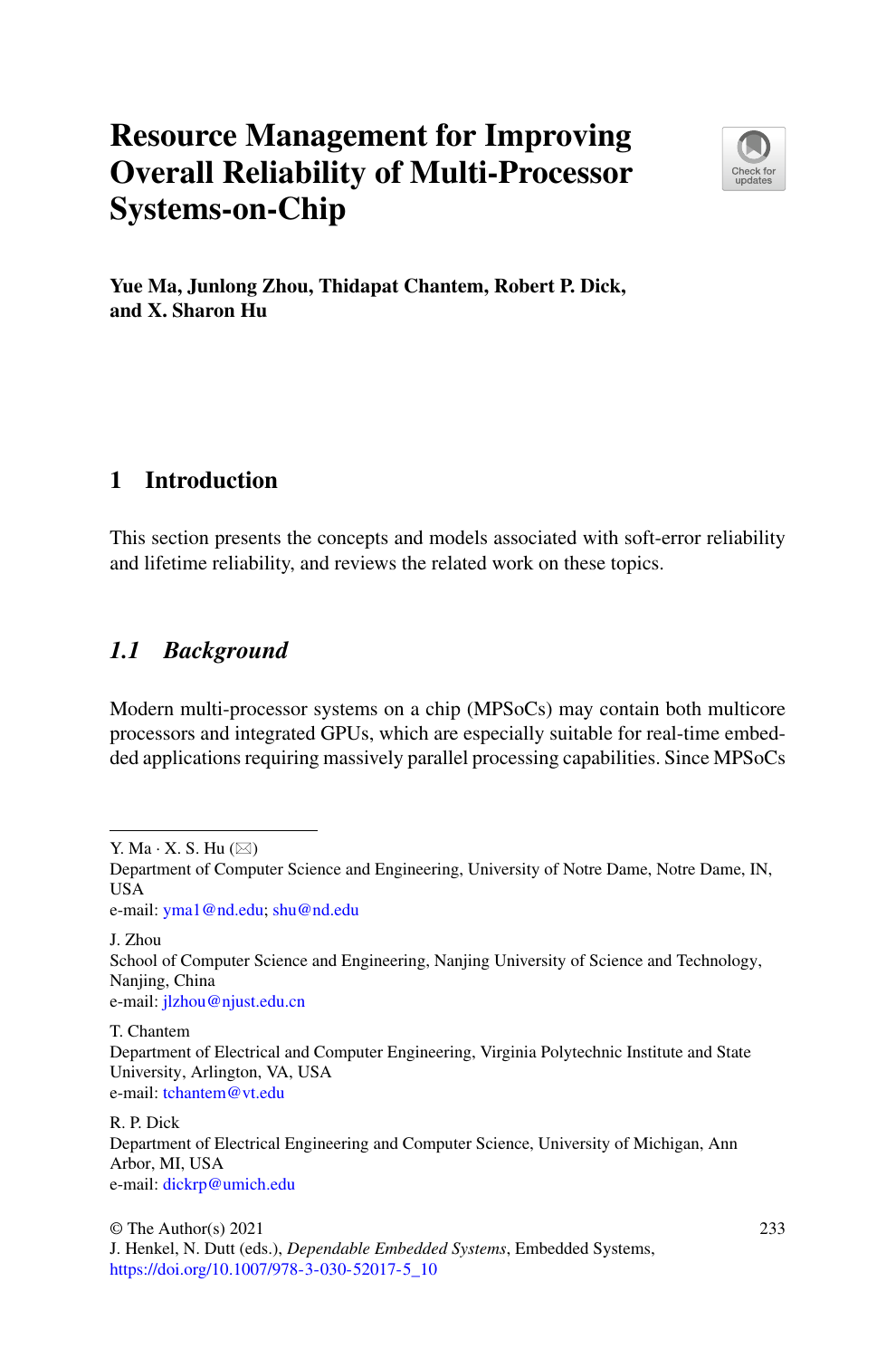

<span id="page-1-0"></span>**Fig. 1** Illustration of transient and permanent faults

offer good performance and power consumption, they have been widely used in many real-time applications such as consumer electronics, automotive electronics, industrial automation, and avionics [\[1\]](#page-12-0). For these applications, the MPSoC needs to satisfy deadline, quality-of-service (e.g., resolution of video playback), and reliability requirements. The reliability requirements include both soft-error reliability (SER), influenced by transient faults, and lifetime reliability (LTR), influenced by permanent faults. This chapter presents approaches to improving SER and/or LTR while satisfying deadline and quality-of-service requirements for real-time embedded systems.

Transient faults are mainly caused by high-energy particle strikes, e.g., resulting from spallation from cosmic rays striking atoms in the upper atmosphere [\[2\]](#page-12-1) (see Fig. [1a](#page-1-0)). Transient faults may lead to errors that appear for a short time and then disappear without damaging the device or shortening its lifetime; these are called soft errors. They may prevent tasks from completing successfully. SER is used to quantify the probability that tasks will complete successfully without errors due to transient faults. SER can be increased by using reliability-aware techniques such as replication, rollback recovery, and frequency elevation, which either tolerate transient faults or decrease their rates.

Permanent faults are caused by wear in integrated circuits. An example is illustrated in Fig. [1b](#page-1-0). Permanent faults can lead to errors that persist until the faulty hardware is repaired or replaced. Multiple wear-out effects such as electromigration (EM), stress migration (SM), time-dependent dielectric breakdown (TDDB), and thermal cycling (TC) can lead to permanent faults. The rates of these effect depend exponentially on temperature. In addition, thermal cycling depends on the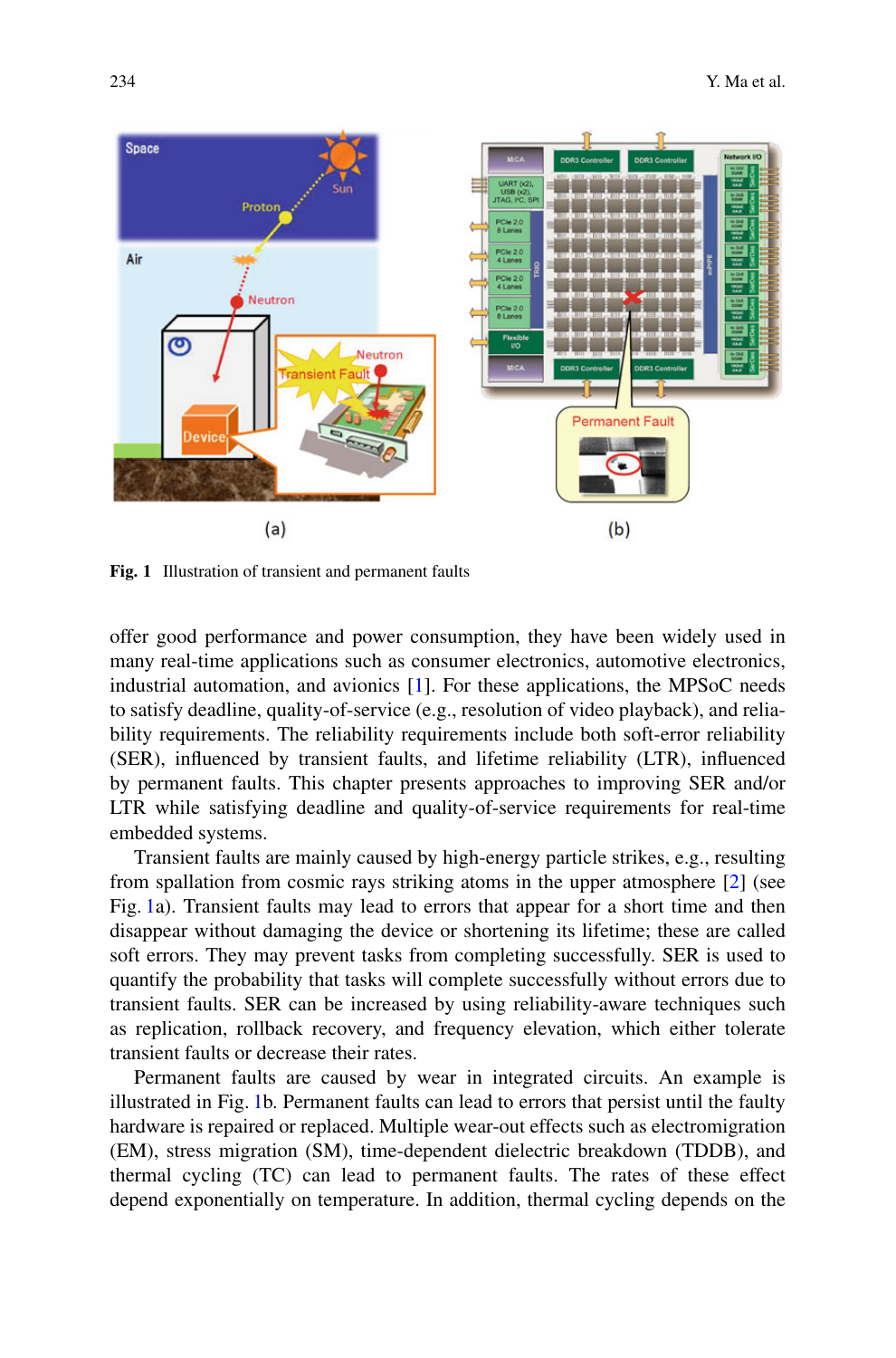

<span id="page-2-0"></span>**Fig. 2** Main abstraction layers of embedded systems and this chapter's major (green, solid) and minor (yellow, dashed) cross-layer contributions

temperature range, maximum temperature, and cycle frequency. To improve LTR, temperature peaks and variation must be limited.

To reduce the cost of repairing/replacing an MPSoC system and maintain some desired level of quality-of-service, improving SER due to transient faults and LTR due to permanent faults become an imperative design concern. In this chapter we present two techniques that optimize SER and LTR separately and show how to make appropriate trade-offs between them for improving overall system reliability. Figure [2](#page-2-0) illustrates the abstraction layers representing the main contribution of this chapter.

### *1.2 Related Work*

Considerable research has been done on improving SER. Haque et al. [\[3\]](#page-12-2) present an energy-efficient task replication method to achieve a high SER target for periodic real-time applications running on a multicore system with minimum energy consumption. Salehi et al. [\[4\]](#page-12-3) propose a low-overhead checkpointing-based rollback recovery scheme to increase system SER and reduce the number of checkpoints for fault-tolerant real-time systems. Zhou et al. [\[5\]](#page-12-4) improve system SER by judiciously determining proper replication and speedup of tasks. Zhou and Wei [\[6\]](#page-12-5) describe a stochastic fault-tolerant task scheduling algorithm that specifically considers uncertainty in task execution caused by transient fault occurrences to increase SER under task deadline constraints. These work increase SER but do not consider permanent faults.

Many studies have focused on increasing LTR. Huang et al. [\[7\]](#page-12-6) describe an analytical model to derive the LTR of multicore systems and a simulated annealing algorithm to reduce core temperature and temperature variation to improve system LTR. Chantem et al. [\[8\]](#page-12-7) present a dynamic task assignment and scheduling scheme to maximize system LTR by mitigating core wear due to thermal cycling. Ma et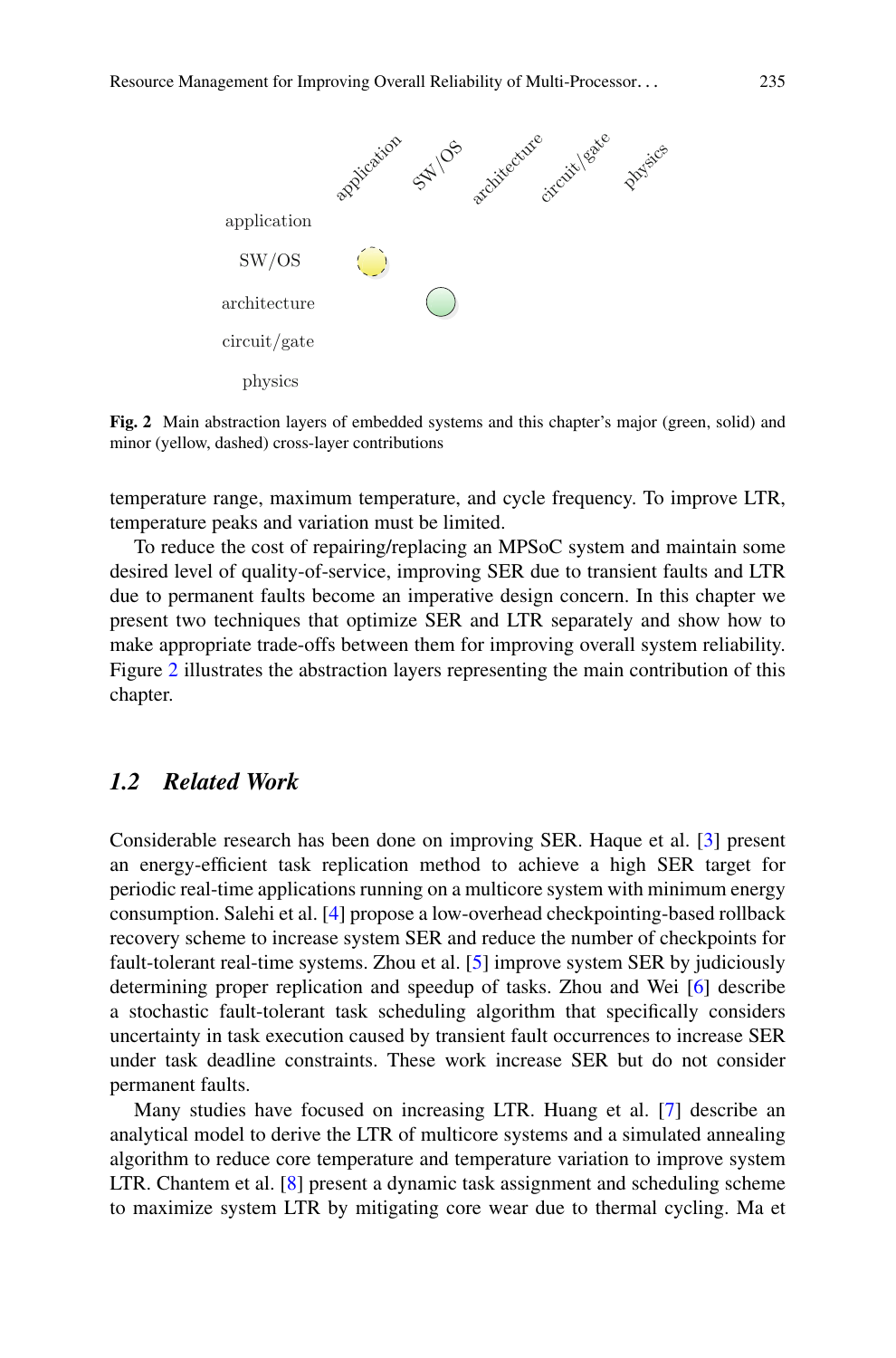al. [\[1\]](#page-12-0) optimize system LTR by establishing an online framework that dynamically controls cores' utilization. Das et al. [\[9,](#page-12-8) [10\]](#page-12-9) improve the LTR of network-onchips (NoCs) and also solve the energy–reliability trade-off problem for multimedia MPSoCs. However, these approaches neglect transient faults.

There is research on handling SER and LTR together. Zhou et al. [\[5\]](#page-12-4) propose a task frequency and replication selection strategy that balances SER and LTR to maximize system availability. Ma et al. [\[11\]](#page-12-10) establish an online framework for increasing SER and LTR of real-time systems running on "big–little" type MPSoCs. A genetic algorithm based approach [\[12\]](#page-12-11) that determines task mappings and frequencies is developed to jointly improve SER and LTR. Aliee et al. [\[13\]](#page-12-12) adopt mean time to failure (MTTF) as the common metric to evaluate SER and LTR and design a success tree based scheme for reliability analysis for embedded systems. Unlike work [\[5,](#page-12-4) [11](#page-12-10)[–13\]](#page-12-12) that ignore the variations in performance, power consumption, and reliability parameters, Gupta et al. [\[14\]](#page-12-13) explore the possibility of constructing reliable systems to compensate for the variability effects in hardware through software controls. These efforts consider CPU reliability but ignore the reliability effects of GPUs.

#### *1.3 Soft-Error Reliability Model*

SER is the probability that no soft errors occur in a particular time interval [\[5\]](#page-12-4), i.e.,

$$
r = e^{-\lambda(f) \times U \times |\Delta t|},\tag{1}
$$

where f is the core frequency,  $|\Delta t|$  is the length of the time interval, U is the core's utilization within  $|\Delta t|$ , and  $\lambda(f)$  is the average fault rate depending on f [\[5\]](#page-12-4). Specifically, we have

$$
\lambda(f) = \lambda_0 \times 10^{\frac{d(f_{\text{max}} - f)}{f_{\text{max}} - f_{\text{min}}}},\tag{2}
$$

where  $\lambda_0$  is the average fault rate at the maximum core frequency.  $f_{\text{min}}$  and  $f_{\text{max}}$  are the minimum and maximum core frequency, and  $d$  ( $d > 0$ ) is a hardware-specific constant indicating the sensitivity of fault rate to frequency scaling. Reducing frequency leads to an exponential increase in fault rate because frequency is a roughly linear function of supply voltage. As frequency reduces, supply voltage decreases, decreasing the critical charge (i.e., the minimum amount of charge that must be collected by a circuit to change its state) and exponentially increasing fault rate [\[15\]](#page-12-14).

Since CPU and GPU fabrication processes are similar, the device-level SER model above applies to both. Let  $r_G$  and  $r_i$  ( $i = 1, 2, ..., m$ ) represent the SER of the GPU and the ith CPU core, respectively. As the correct operation of an MPSoC system-level depends on the successful execution of GPU and CPU cores, the system-level SER is calculated as the product of reliabilities of all individual cores, i.e.,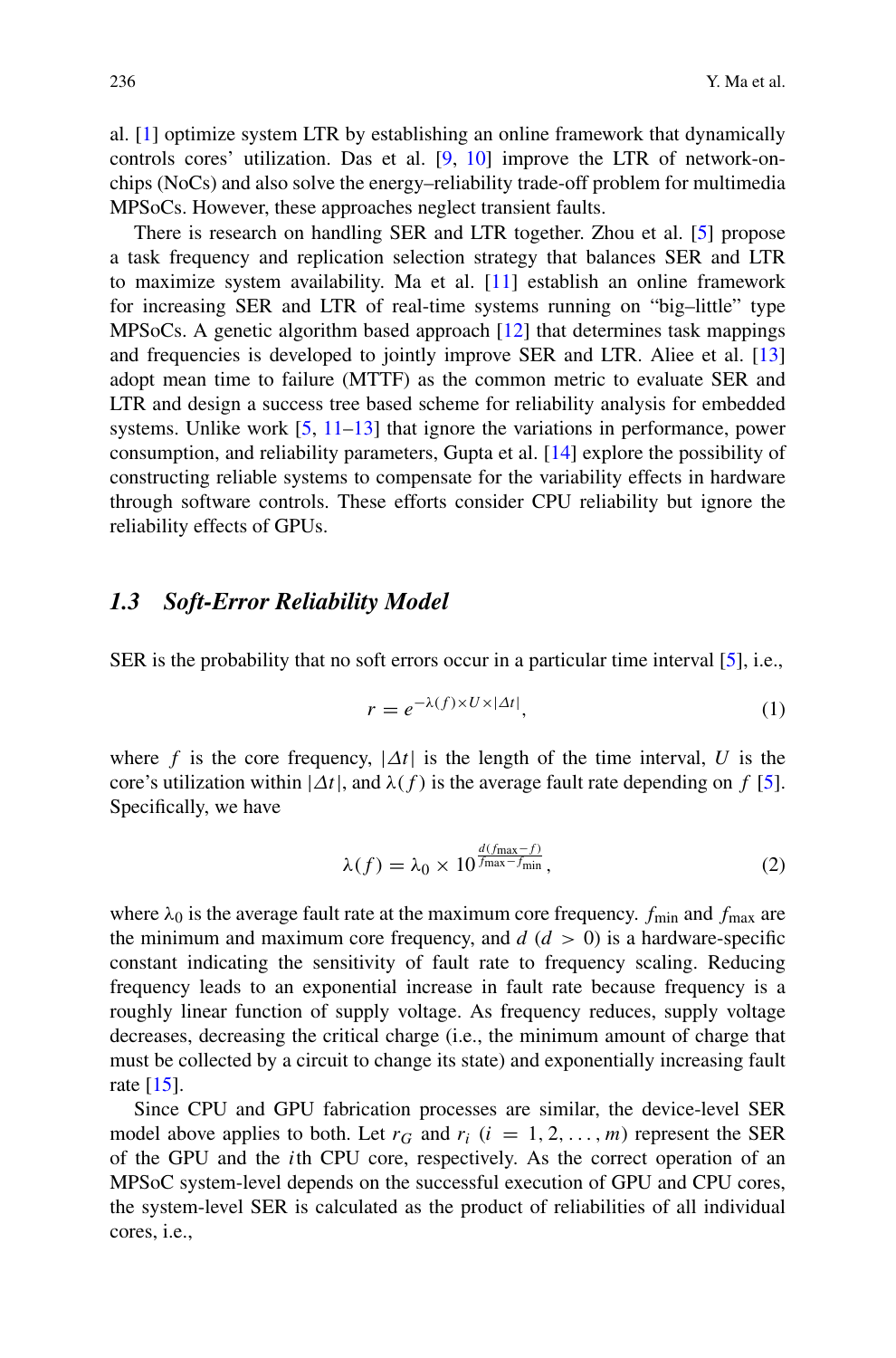Resource Management for Improving Overall Reliability of Multi-Processor... 237

$$
R = r_G \times \prod_{i=1}^{m} r_i.
$$
 (3)

#### *1.4 Lifetime Reliability Model*

MTTF is commonly used to quantify LTR. We focus on four main failure mechanisms: EM, TDDB, SM, and TC. EM refers to the dislocation of metal atoms caused by momentum imparted by electrical current in wires and vias [\[16\]](#page-12-15). TDDB refers to the deterioration of the gate oxide layer [\[17\]](#page-12-16). SM is caused by the directionally biased motion of atoms in metal wires due to mechanical stress caused by thermal mismatch between metal and dielectric materials [\[18\]](#page-12-17). TC is wear due to thermal stress induced by mismatched coefficients of thermal expansion for adjacent material layers [\[19\]](#page-12-18).

The system-level MTTF modeling tool introduced by Xiang et al. [\[20\]](#page-13-0) can be used to estimate LTR when considering the above four failure mechanisms. This tool integrates three levels of models, i.e., device-, component-, and system-level models. At the device level, wear due to the above four mechanisms is modeled. The modeling tool accounts for the effect of using multiple devices in a component upon fault distributions, e.g., the effects of EM are most appropriately modeled using a lognormal distribution at the device level, but with a Weibull distribution for components containing many devices. Based on the device-level reliability models and temporal failure distributions, component-level MTTF is calculated [\[20\]](#page-13-0). Then, based on component-level reliability, the system-level MTTF is obtained by Monte Carlo simulation.

#### **2 LTR and SER Optimization**

This section introduces two approaches for LTR and SER optimization, and discusses the trade-off between them.

#### *2.1 LTR Optimization*

EM, SM, and TDDB wear rates depend exponentially on temperature. However, wear due to thermal cycling depends on the amplitude (i.e., the difference between the proximal peak and valley temperature), period, and maximum temperature of thermal cycles. Figure [3](#page-5-0) summarizes some system MTTF data obtained from the system-level LTR modeling tool with default settings [\[20\]](#page-13-0). Figure [3a](#page-5-0)–c depicts the MTTF of an example system as a function of the amplitude, period, and peak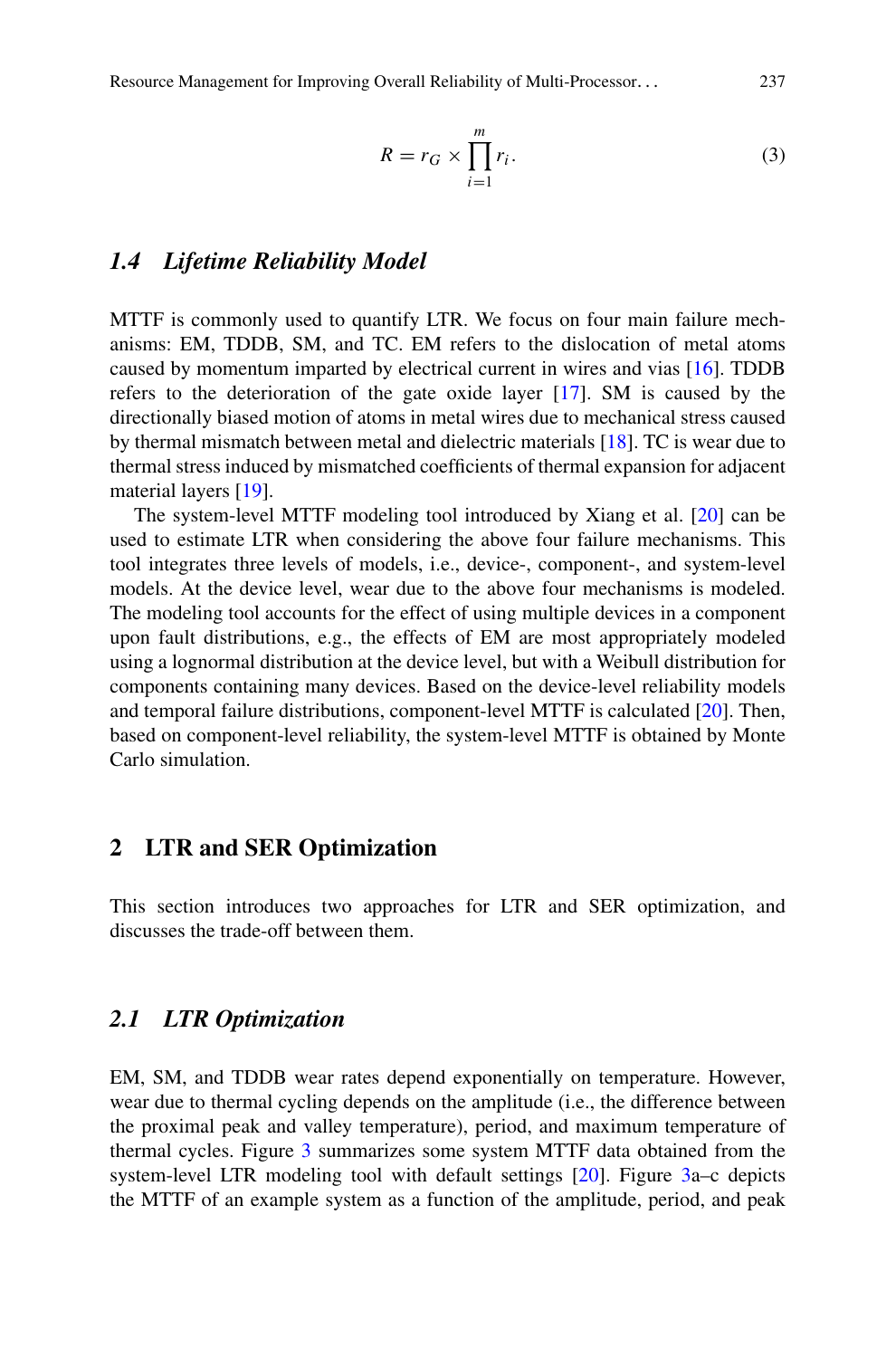

<span id="page-5-0"></span>**Fig. 3** System MTTF due to: (**a**) amplitude of thermal cycle; (**b**) period of thermal cycles; (**c**) peak temperature of thermal cycles; and (**d**) temperature without thermal cycles

temperature of thermal cycles, respectively. As a comparison, Fig. [3d](#page-5-0) shows the system MTTF due to temperature alone without thermal cycles. As can be seen from Fig. [3,](#page-5-0) system MTTF generally increases for lower temperatures and smaller thermal cycles.

A system's LTR is determined by its operating temperature and thermal cycles. Given that lower frequencies and voltages lead to higher utilization but lower temperatures, one method to improve system MTTF is to control core utilization. For example, we have developed a framework called Reliability-Aware Utilization Control (RUC) [\[21\]](#page-13-1) to mitigate the effects of both operating temperature and thermal cycling. RUC consists of two controllers. The first controller reduces the peak temperature by periodically reducing core frequencies subject to task deadline requirements. Although frequent changes in core frequency helps to reduce peak temperature, they may increase the frequency of thermal cycling and reduce lifetime reliability. Hence, the second controller minimizes thermal cycling wear by dynamically adjusting the period of the first controller to achieve longer thermal cycles as well as lower peak temperature.

# *2.2 SER Optimization*

Recovery allocation strategies and task execution orders can affect system-level soft-error reliability (as shown in Fig. [4\)](#page-6-0). In this example, there are four tasks that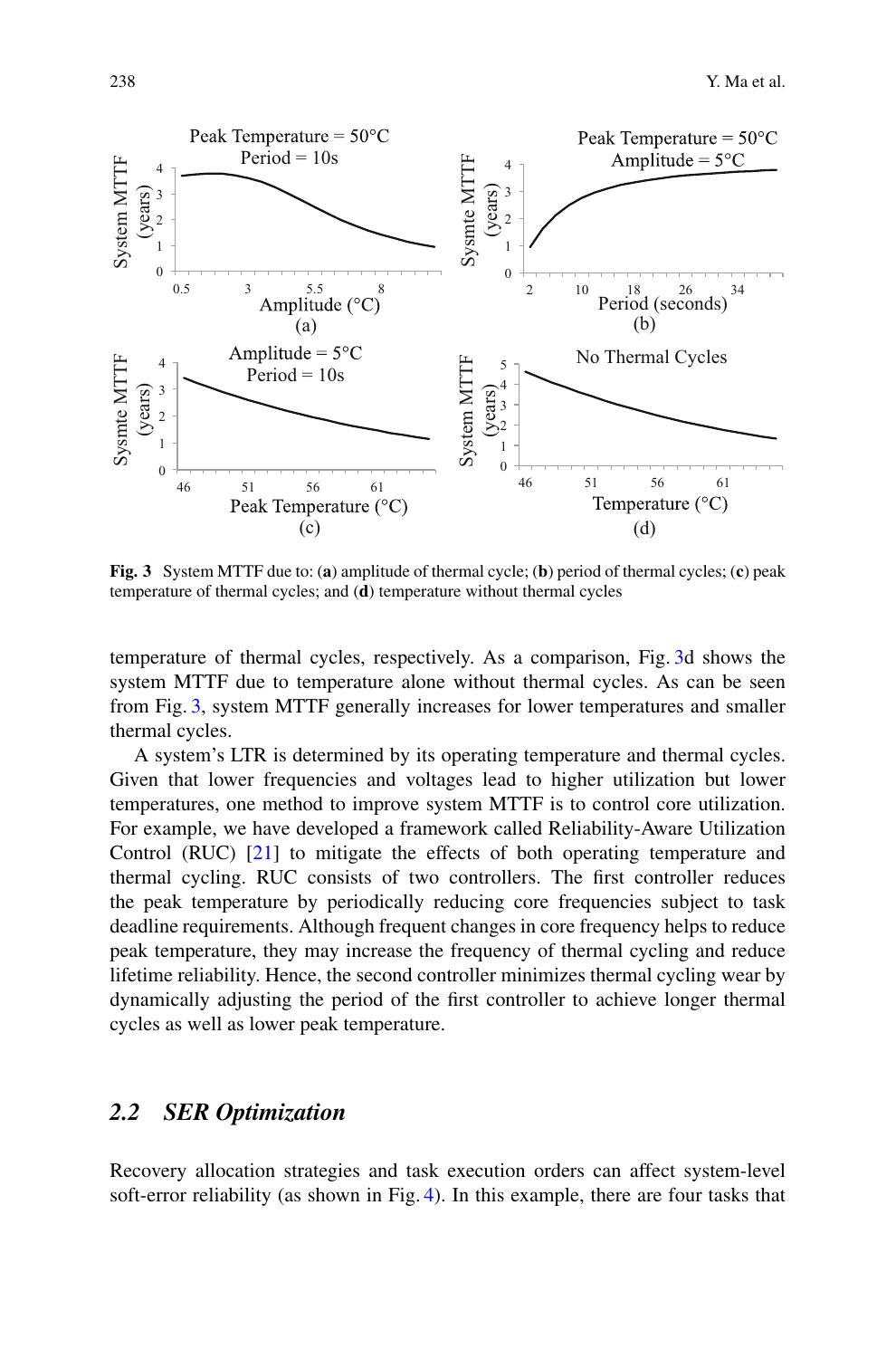

<span id="page-6-0"></span>**Fig. 4** Motivating examples illustrate different recovery allocation strategies and task execution order affect system-level SER. (**a**) No recovery. (**b**) Statically allocate recovery to specific tasks, regardless of whether these tasks fail. (**c**) Recovery is only allocated to the first failed task. (**d**) A failed task or more can be recovered if the slack is adequate. (**e**) A new task execution order

share a common period of 15 s. We further suppose the worst-case execution times of the tasks are 1, 2, 3, and 4 s. All tasks in the set execute at the highest core frequency. As indicated by the reliability model presented in Sect. [1,](#page-0-0) the SERs of the tasks are 0.904, 0.819, 0.741, and 0.670.

If no recovery is allowed as shown in Fig. [4a](#page-6-0), the system-level SER, i.e., the probability that all tasks can complete successfully, is 0.368. Allowing recovery of some tasks increases SER. One method is to allocate recoveries to tasks offline [\[5\]](#page-12-4). Figure [4b](#page-6-0) represents a better solution for maximizing the system-level SER, in which tasks  $\tau_2$  and  $\tau_3$  have recoveries  $r_2$  and  $r_3$ . In this case, the system-level SER is 0.547. Another approach allocates recovery online [\[22\]](#page-13-2). Figure [4c](#page-6-0) shows a scenario where the first failed task has a recovery [\[22\]](#page-13-2). The system-level SER is 0.686, which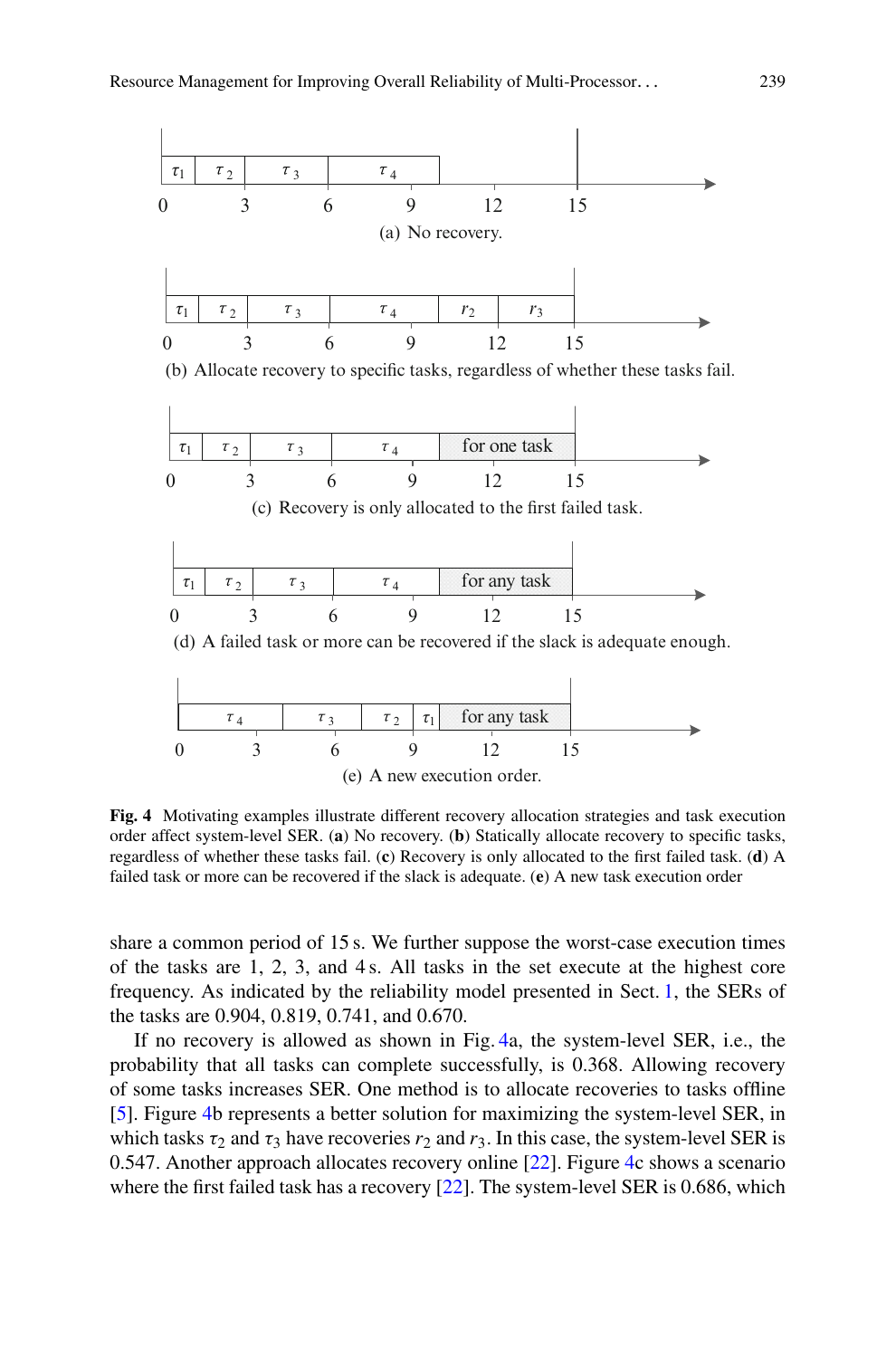is higher than that in Fig. [4b](#page-6-0). However, although the slack is dynamically used in Fig. [4c](#page-6-0), only one task can be recovered.

In the above online recovery allocation example, a failed task is recovered if the remaining slack is adequate, and tasks consume slack on a first-come, first-served basis (see Fig. [4d](#page-6-0)). For example, task  $\tau_2$  can recover even if  $\tau_1$  fails. However, task τ<sub>3</sub> cannot recover if both τ<sub>1</sub> and τ<sub>2</sub> fail because the remaining slack for τ<sub>3</sub> is only 2 s. Task  $\tau_4$  can recover only when all tasks succeed or only  $\tau_1$  fails. Hence, the probabilities of recovering  $\tau_3$  and  $\tau_4$  are 0.983 and 0.607, and the system-level SER is 0.716. Now, consider the impact of task scheduling on the system-level SER. Figure [4e](#page-6-0) represents a new schedule where the task's priority is the inverse of its execution time. In this case, the probabilities of recovering  $\tau_1$ ,  $\tau_2$ ,  $\tau_3$ , and  $\tau_4$  are 0.792, 0.670, 0.670, and 1.000. In contrast with Fig. [4d](#page-6-0), the task with the lowest SER,  $\tau_4$ , can always be recovered, but the system-level SER is 0.692. Hence, a scheduling algorithm that simply improves the probability of recovery for some specific tasks may not be a good solution.

Based on these observations, we design an SER improvement framework [\[23\]](#page-13-3) that statically schedules tasks and dynamically allocates recoveries. The framework is composed of a simple and fast scheduling algorithm for special task sets and a powerful scheduling algorithm for general task sets. For more details of the two scheduling algorithms, readers can refer to [\[23\]](#page-13-3).

#### **3 Trade-Off Between LTR and SER**

Certain design decisions (e.g., task mapping and voltage scaling) may increase LTR but decrease SER, and vice versa. In other words, improving overall reliability requires trade-offs between LTR and SER. Recently, several efforts have focused on these trade-offs. Below, we describe two case studies in LTR and SER trade-off: (1) "big–little" type MPSoCs and (2) CPU–GPU integrated MPSoCs.

#### *3.1 "Big–Little" MPSoCs*

To address power/energy concerns, various heterogeneous MPSoCs have been introduced. A popular MPSoC architecture often used in power/energy-conscious real-time embedded applications is composed of pairs of high-performance (HP) cores and low-power (LP) cores. Such HP and LP cores present unique performance, power/energy, and reliability trade-offs. Following the terminology introduced by ARM, we refer to this as the "big–little" architecture. Nvidia's variable symmetric multiprocessing architecture is such an example [\[24\]](#page-13-4).

Executing tasks on an LP core improves LTR by reducing temperature and improves SER through a higher core frequency. Although the primary goal of "big– little" MPSoCs is to reduce power consumption by executing a light workload on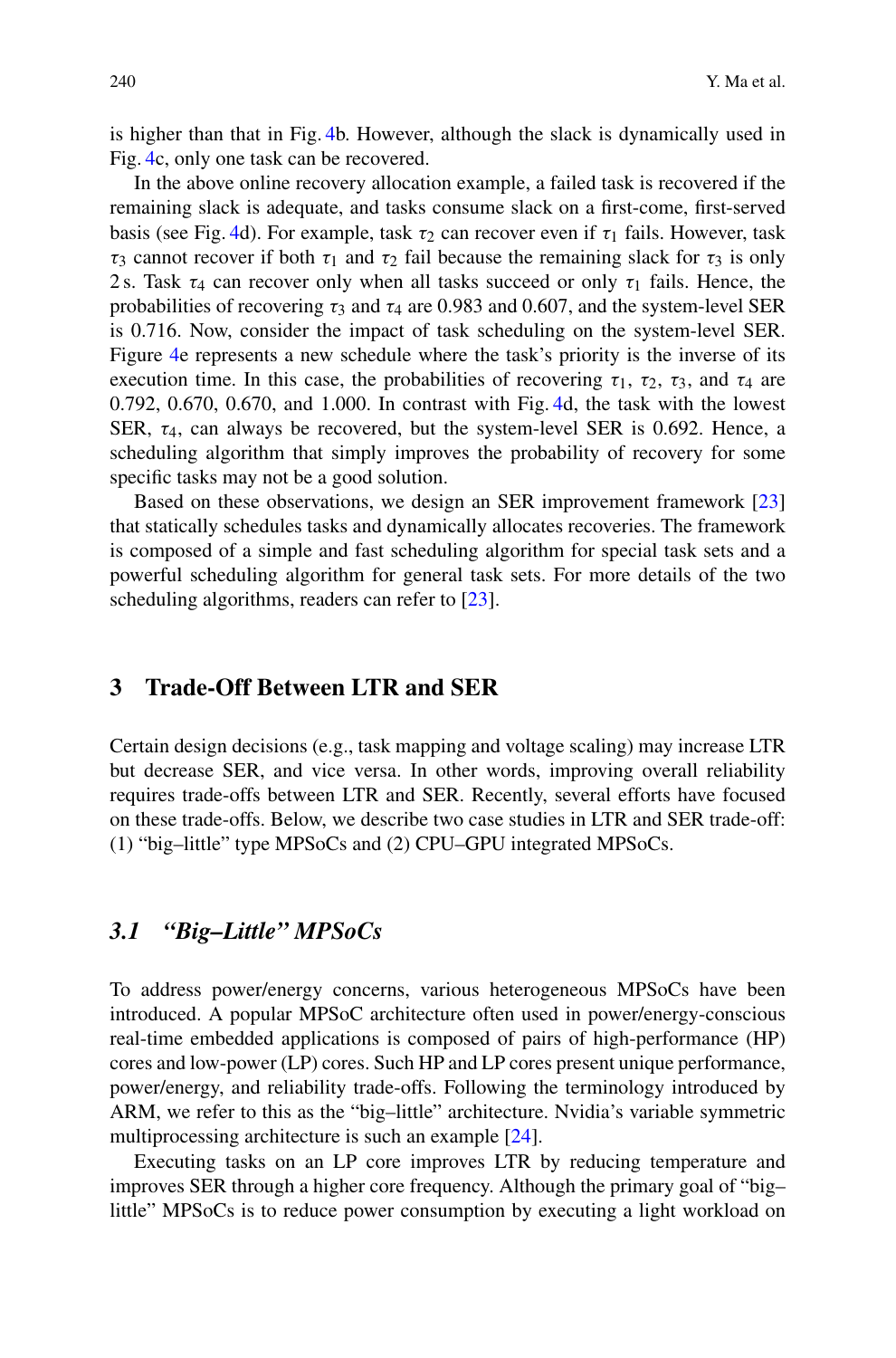

<span id="page-8-1"></span>**Fig. 5** The measured power consumptions of HP (Denver) core and LP (ARM) core on Nvidia's TX2 chip as functions of utilization and frequency

the LP cores, there are circumstances in which an LP core consumes more power than an HP core. Carefully characterizing the power consumption behavior of HP and LP cores is necessary. For example, the power consumption of the HP core and LP core on Nvidia's  $TX2^1$  is shown in Fig. [5.](#page-8-1) The LP core consumes less power than the HP core only when the core frequency is low and the workload is light. One possible reason for this phenomenon is that the HP and LP cores have different microarchitectures, as is the case with the TX2. Another possible reason is that the transistors in the HP core and LP core have different threshold voltages. The LP core has low leakage power but requires high voltage to operate at higher frequencies. On the other hand, the HP core can work at high frequency with a low voltage.

The above observations reveal that in order to reduce power consumption of MPSoCs and improve reliability, it is necessary to fully account for the power

<span id="page-8-0"></span><sup>&</sup>lt;sup>1</sup>Note that TX2 is composed of ARM Cortex A57 cores that support multithreading, and Nvidia' Denver cores for high single-thread performance with dynamic code optimization. Denver cores can be treated as HP cores and ARM cores can be treated as LP cores when running single-threaded applications.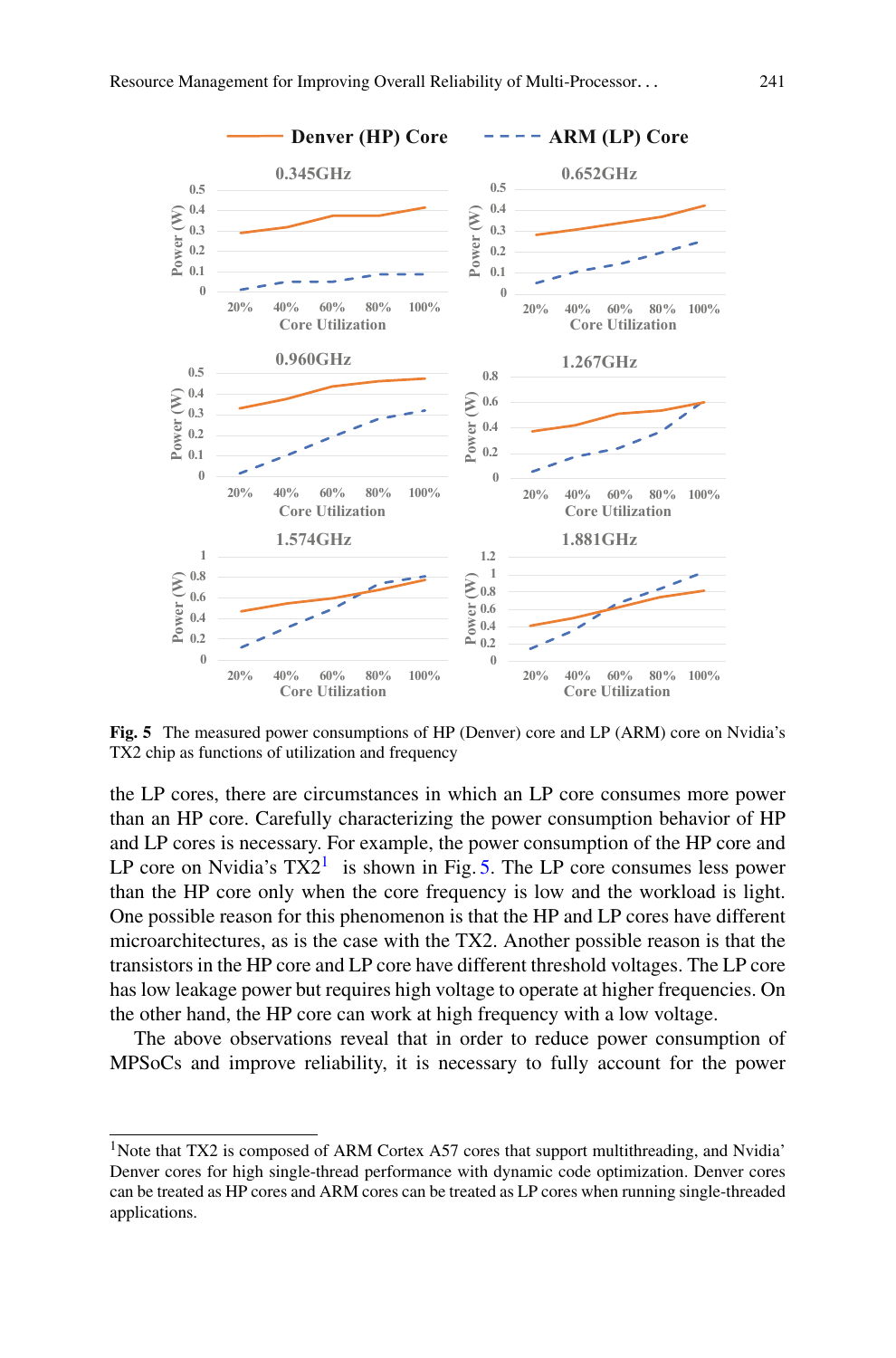features of heterogeneous cores and carefully map tasks to the most appropriate cores. A good guideline is to run tasks having short execution times on LP cores with low frequencies and tasks having long execution times on HP cores with high frequencies. The execution models of HP and LP cores must also be considered. For example, HP and LP cores on Nvidia's TK1 cannot execute at the same time. However, on Nvidia's TX2, HP and LP cores can work simultaneously. Although an HP core and an LP core can execute at different frequencies, all HP cores must share one frequency, as must LP cores. Hence, a strategy to improve reliability should migrate tasks dynamically and consider both the power features and execution models of HP and LP cores. Using this guideline, we have developed frameworks for different hardware platforms to improve soft-error reliability under lifetime reliability, power consumption, and deadline constraints [\[1,](#page-12-0) [11\]](#page-12-10).

#### *3.2 CPU–GPU Integrated MPSoCs*

Thanks to the massively parallel computing capability offered by GPUs and the general computing capability of CPUs, MPSoCs with integrated GPUs and CPUs have been widely used in many soft real-time embedded applications, including mobile devices [\[25\]](#page-13-5) and intelligent video analytics. For many such applications, SER due to transient faults and LTR due to permanent faults are major design concerns. A common reliability improvement objective is to maximize SER under an LTR constraint.

An application task set is used to illustrate how a task's execution time depends on whether it executes on the same core as the operating system. The varying execution times of tasks change the overall workload and operating temperature, influencing LTR and SER. Experiments were performed on Nvidia's TK1 chip (with CUDA 6.5) with default settings to measure task execution times. Six tasks from different benchmark suites were executed (see Table [1\)](#page-10-0). Each task's increase in CPU time resulting from executing on a different core than the operating system is shown in Fig. [6](#page-10-1) and the averages of additional GPU times are shown in Table [2.](#page-10-2) For all tasks, the additional CPU times can be significant and are input dependent. In contrast to the additional CPU time, the additional GPU time is negligible: the additional GPU times of all measured application tasks are less than 1% of the tasks' execution times. This increase can be ignored in most soft real-time applications. Similar phenomena can be observed for other platforms. On Nvidia's TX2 chip, the additional CPU times of application tasks are illustrated in Fig. [7.](#page-11-0)

The above observations imply that a task's CPU time increases if executed on a different core than the operating system, but its GPU time does not change. Since both LTR and SER increase with a lighter workloads, this observation reveals that we should consider what resources tasks use when assigning them to cores. Generally, the primary core, on which the operating system runs, should be reserved for application tasks that require GPU resources to complete.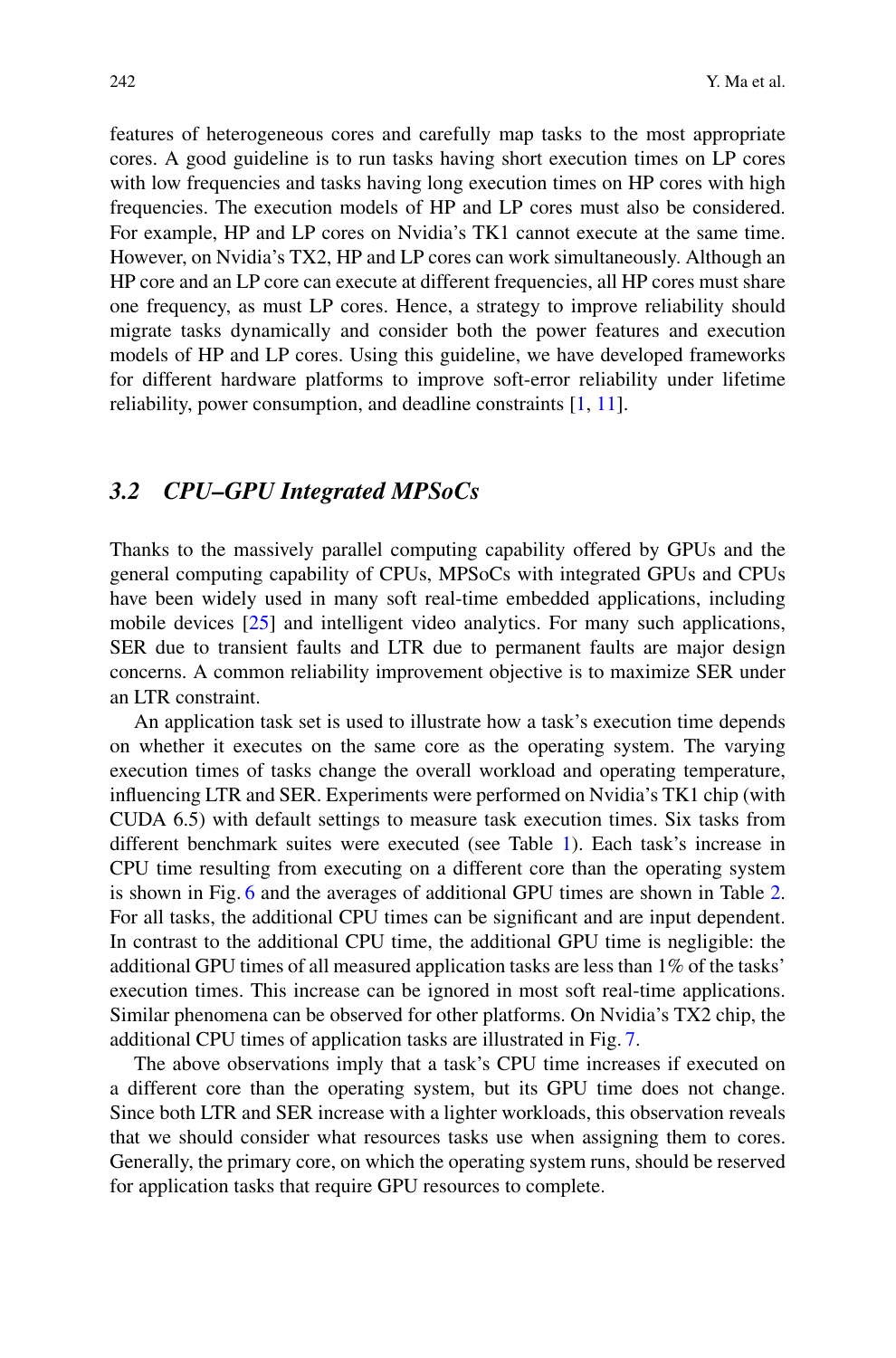| Name          | Description           | Source              |  |
|---------------|-----------------------|---------------------|--|
| VectorAdd     | Vector addition       | CUDA samples $[26]$ |  |
| SimpleTexture | Texture use           |                     |  |
| MatrixMul     | Matrix multiplication |                     |  |
| Gaussian      | Gaussian elimination  | Rodinia [27]        |  |
| <b>BFS</b>    | Breadth-first search  |                     |  |
| Backprop      | Back propagation      |                     |  |

<span id="page-10-0"></span>**Table 1** Application tasks used to measure additional execution times



<span id="page-10-1"></span>**Fig. 6** Measured additional CPU times on TK1 for tasks executing on non-OS CPU cores

<span id="page-10-2"></span>**Table 2** Observed additional GPU time on TK1

|               | <b>Additional GPU time</b> |        |
|---------------|----------------------------|--------|
| <b>Tasks</b>  | (ms)                       | $(\%)$ |
| VectorAdd     | 0.38                       | 0.01   |
| SimpleTexture | 0.09                       | 0.00   |
| MatrixMul     | 0.22                       | 0.11   |
| Gaussian      | 0.38                       | 0.00   |
| <b>BFS</b>    | 0.003                      | 0.20   |
| Backprop      | 0.31                       | 0.68   |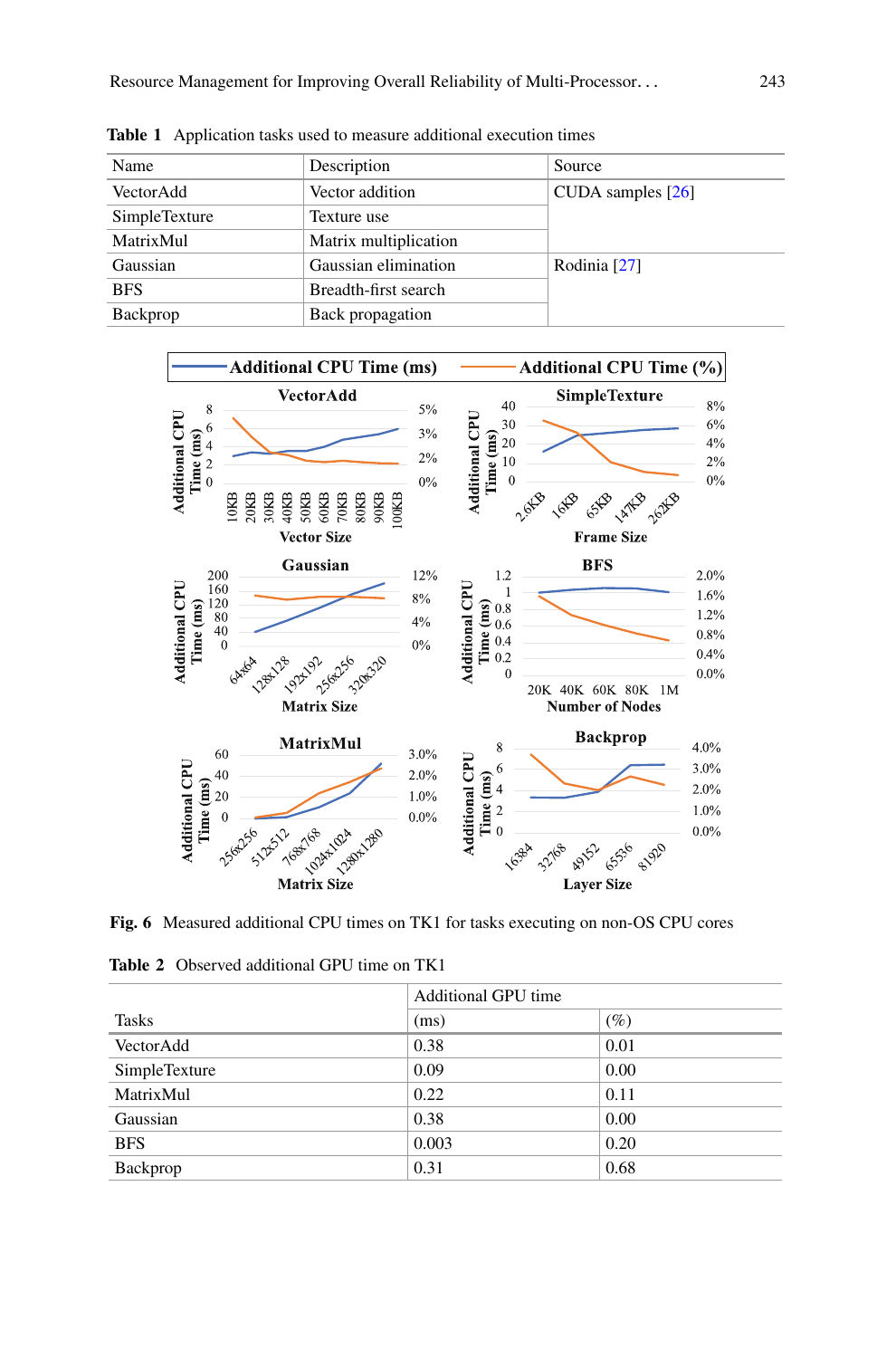

<span id="page-11-0"></span>**Fig. 7** Measured additional CPU times on TX2 for tasks executing on CPU cores that are different from the core where the operating system runs

### **4 Conclusion**

Real-time embedded system soft-error and lifetime reliabilities are important. Generally, increasing a core's frequency, allocating recoveries and allowing replications improve soft-error reliability, but may increase operating temperature thereby reducing lifetime reliability. MPSoCs used in many applications are heterogeneous and integrate high-performance cores, low-power cores, and even GPUs. System designers should model the task-dependent power consumptions and execution times of the cores available to them, and use these models to solve the SER and LTR trade-off problem.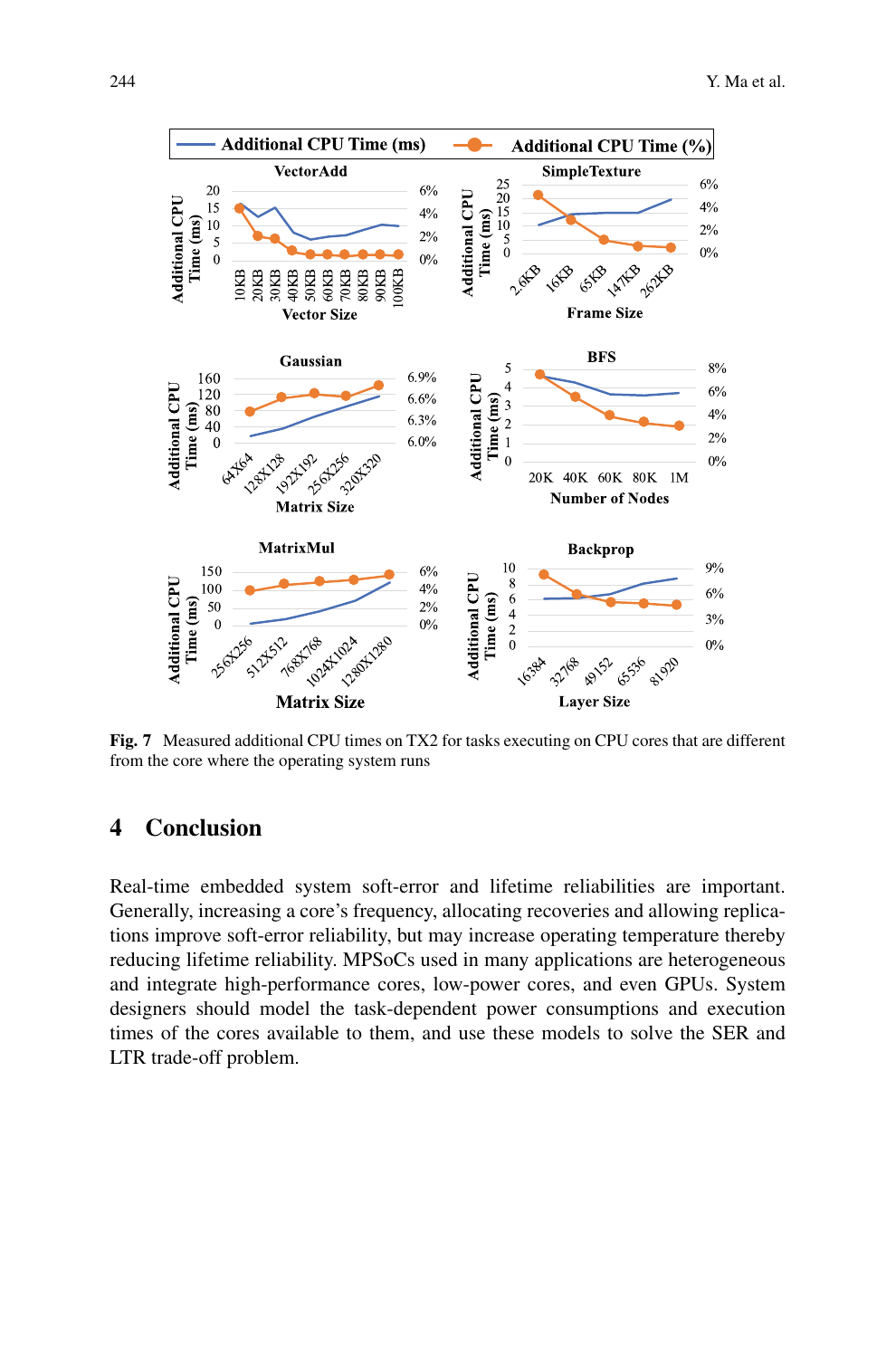# **References**

- <span id="page-12-0"></span>1. Ma, Y., Chantem, T., Dick, R.P., Wang, S., Hu, X.S.: An on-line framework for improving reliability of real-time systems on "big-little" type MPSoCs. In: Proceedings of Design, Automation and Test in Europe, March, pp. 1–6 (2017)
- <span id="page-12-1"></span>2. Henkel, J., et al.: Design and architectures for dependable embedded systems. In: Proceedings of the International Conference Hardware/Software Codesign and System Synthesis, October, pp. 69–78 (2011)
- <span id="page-12-2"></span>3. Haque, M.A., Aydin, H., Zhu, D.: On reliability management of energy-aware real-time systems through task replication. IEEE Trans. Parallel Distrib. Syst. **28**(3), 813–825 (2017)
- <span id="page-12-3"></span>4. Salehi, M., Tavana, M.K., Rehman, S., Shafique, M., Ejlali, A., Henkel, J.: Two-state checkpointing for energy-efficient fault tolerance in hard real-time systems. IEEE Trans. VLSI Syst. **24**(7), 2426–2437 (2016)
- <span id="page-12-4"></span>5. Zhou, J., Hu, X.S., Ma, Y., Wei, T.: Balancing lifetime and soft-error reliability to improve system availability. In: Proceedings of Asia and South Pacific Design Automation Conference, January, pp. 685–690 (2016)
- <span id="page-12-5"></span>6. Zhou, J., Wei, T.: Stochastic thermal-aware real-time task scheduling with considerations of soft errors. J. Syst. Softw. **102**, 123–133 (2015)
- <span id="page-12-6"></span>7. Huang, L., Yuan, F., Xu, Q.: On task allocation and scheduling for lifetime extension of platform-based MPSoC designs. IEEE Trans. Parallel Distrib. Syst. **22**(12), 789–800 (2011)
- <span id="page-12-7"></span>8. Chantem, T., Xiang, Y., Hu, X.S., Dick, R.P.: Enhancing multicore reliability through wear compensation in online assignment and scheduling. In: Proceedings of Design, Automation and Test in Europe, March, pp. 1373–1378 (2013)
- <span id="page-12-8"></span>9. Das, A., Kumar, A., Veeravalli, B.: Reliability-driven task mapping for lifetime extension of networks-on-chip based multiprocessor systems. In: Proceedings of Design, Automation and Test in Europe, March, pp. 689–694 (2013)
- <span id="page-12-9"></span>10. Das, A., Kumar, A., Veeravalli, B.: Temperature aware energy-reliability trade-offs for mapping of throughput-constrained applications on multimedia MPSoCs. In: Proceedings of Design, Automation and Test in Europe, March, pp. 1–6 (2014)
- <span id="page-12-10"></span>11. Ma, Y., Zhou, J., Chantem, T., Dick, R.P., Wang, S., Hu, X.S.: On-line resource management for improving reliability of real-time systems on "big-little" type MPSoCs. IEEE Trans. Comput. Aided Des. Integr. Circ. Syst. **39**, 88–100 (2018)
- <span id="page-12-11"></span>12. Das, A., Kumar, A., Veeravalli, B., Bolchini, C., Miele, A.: Combined DVFS and mapping exploration for lifetime and soft-error susceptibility improvement in MPSoCs. In: Proceedings of Design, Automation and Test in Europe, March, pp. 1–6 (2014)
- <span id="page-12-12"></span>13. Aliee, H., Glaß, M., Reimann, F., Teich, J.: Automatic success tree-based reliability analysis for the consideration of transient and permanent faults. In: Proceedings of Design, Automation and Test in Europe, March, pp. 1621–1626 (2013)
- <span id="page-12-13"></span>14. Gupta, P., et al.: Underdesigned and opportunistic computing in presence of hardware variability. IEEE Trans. Comput. Aided Des. Integr. Circ. Syst. **32**(1), 8–23 (2012)
- <span id="page-12-14"></span>15. Harucha, P., Suensson. C.: Impact of CMOS technology scaling on the atmospheric neutron soft error rate. IEEE Trans. Nucl. Sci. **47**(6), 2586–2594 (2000)
- <span id="page-12-15"></span>16. Srinivasan, J., Adve, S., Bose, P., Rivers, J.: The impact of technology scaling on lifetime reliability. In: Proceedings of International Conference Dependable Systems and Networks, June, pp. 177–186 (2004)
- <span id="page-12-16"></span>17. Srinivasan, J., Adve, S., Bose, P., Rivers, J.: Exploiting structural duplication for lifetime reliability enhancement. In: Proceedings of International Symposium on Computer Architecture, June, pp. 520–531 (2005)
- <span id="page-12-17"></span>18. JEDEC Solid State Technology Association: Failure mechanisms and models for semiconductor devices. Joint Electron Device Engineering Council. Technical Report, August 2003, JEP 122-B
- <span id="page-12-18"></span>19. Ciappa, M., Carbognani, F., Fichtner, W.: Temperature-aware microarchitecture: modeling and implementation. IEEE Trans. Device Mater. Reliab. **3**(4), 191–196 (2003)